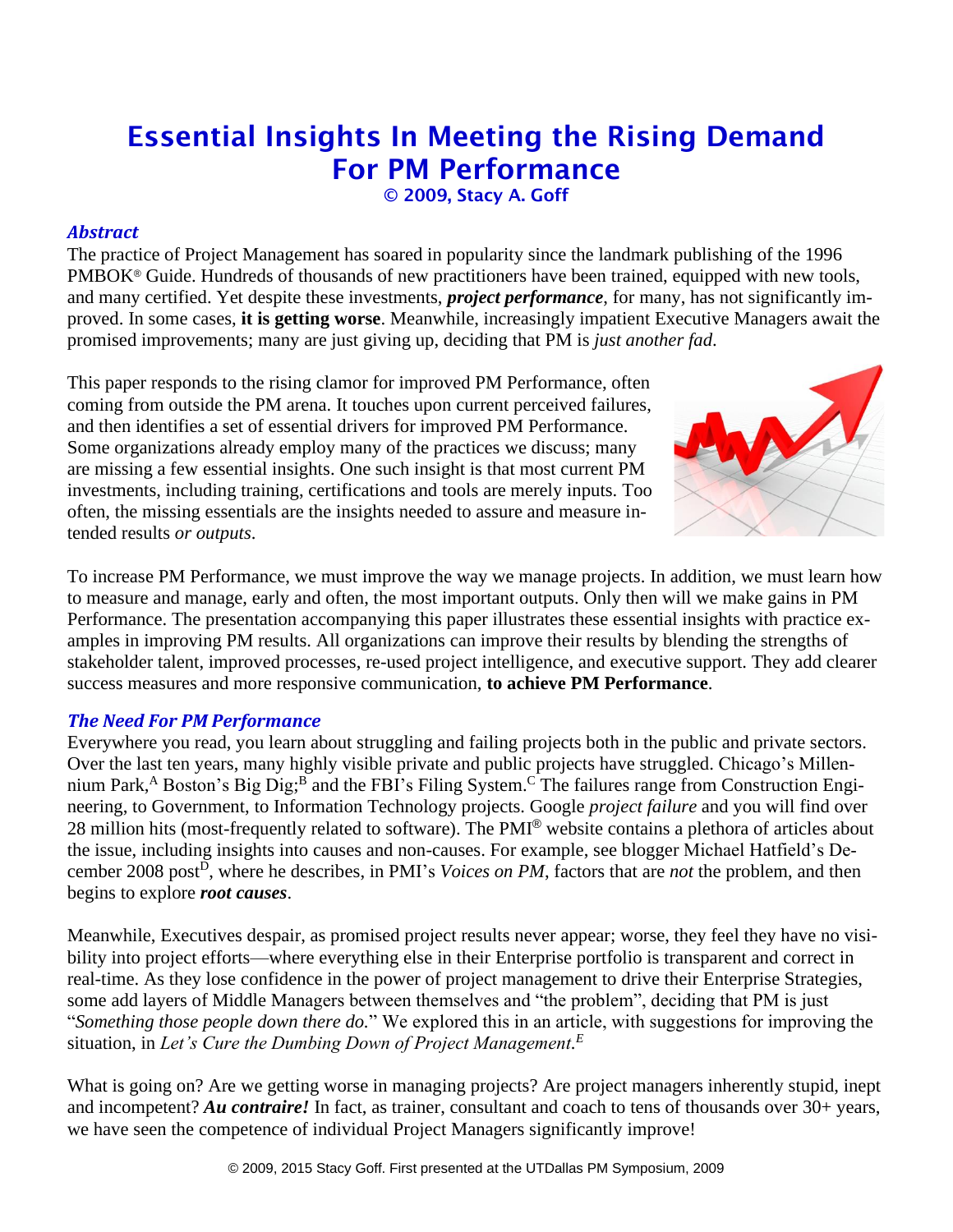Of course, there are some "prize in every box" people who attend a class, perhaps take a test, and maybe even gain a certification in project management—all without ever really managing a project. However, even that is not a contributor to the PM Performance problem—all those actions do to harm performance is to drain training and coaching funds from initiatives that would actually improve project success.

# *The Search For Solutions*

In their search for solutions, some look for other options: Agile PM efforts provide a viable alternative for many Software Engineering projects. Six Sigma and Lean efforts have attracted such rabid followings that some don't even think they need the PMBOK<sup>®</sup> Guide. UK's PRINCE2 has the fastest-growing certification rate of any project-related practice—in part, because it offers the guidance of a true PM methodology or method: Processes, roles, responsibilities, life cycles and templates. Meanwhile the misinformed *still* try to use the PMBOK Guide as a methodology—and fail miserably at it.

Others have taken more direct action. For example, an ad-hoc group of Program and Project Managers has established the PM Manifesto, $F$  a statement (and website) that calls for all programs and projects resulting from the US Government's economic recovery efforts to be *well*-managed (such a concept!). In our PM Consulting practice, we consistently encounter great PM in most of government, at all levels. However, the project team's efforts are only as effective as the governance processes above them—and Executive decisionmaking, project prioritization and resource allocation, and appropriate funding are usually among the "top ten" actions to correct to improve PM Performance, especially in government.

Still others, such as Project Management professional societies, some consultancies, and the savviest organizations, are working to move from a focus on testing knowledge, to one of demonstrating competence and measuring the PM Performance improvement.

# *The Missing Essentials For PM Performance*

What are the missing essentials of improved PM Performance? In over 27 years of serving Enterprises, Government Agencies and Consultancies worldwide, we have consistently identified a handful of drivers where targeted and implemented improvements succeed in increasing PM Performance. Those Essential drivers include:

- 1. Stakeholder Competence
- 2. Appropriate, Scalable Process
- 3. Prioritized Success Measures
- 4. A Successful-Project Climate
- 5. Project Intelligence History

These are the **PM Performance Drivers** that highperforming organizations measure and manage. As shown in the figure at right, each driver represents groups of initiatives that you can baseline, then measure and monitor for improved levels of PM Performance. We will explain and explore each driver.





# *1. Stakeholder Competence*

The first challenge in achieving Stakeholder Competence is to understand the distinct differences between the terms involved: knowledge, skill, attitudes, competence, and performance.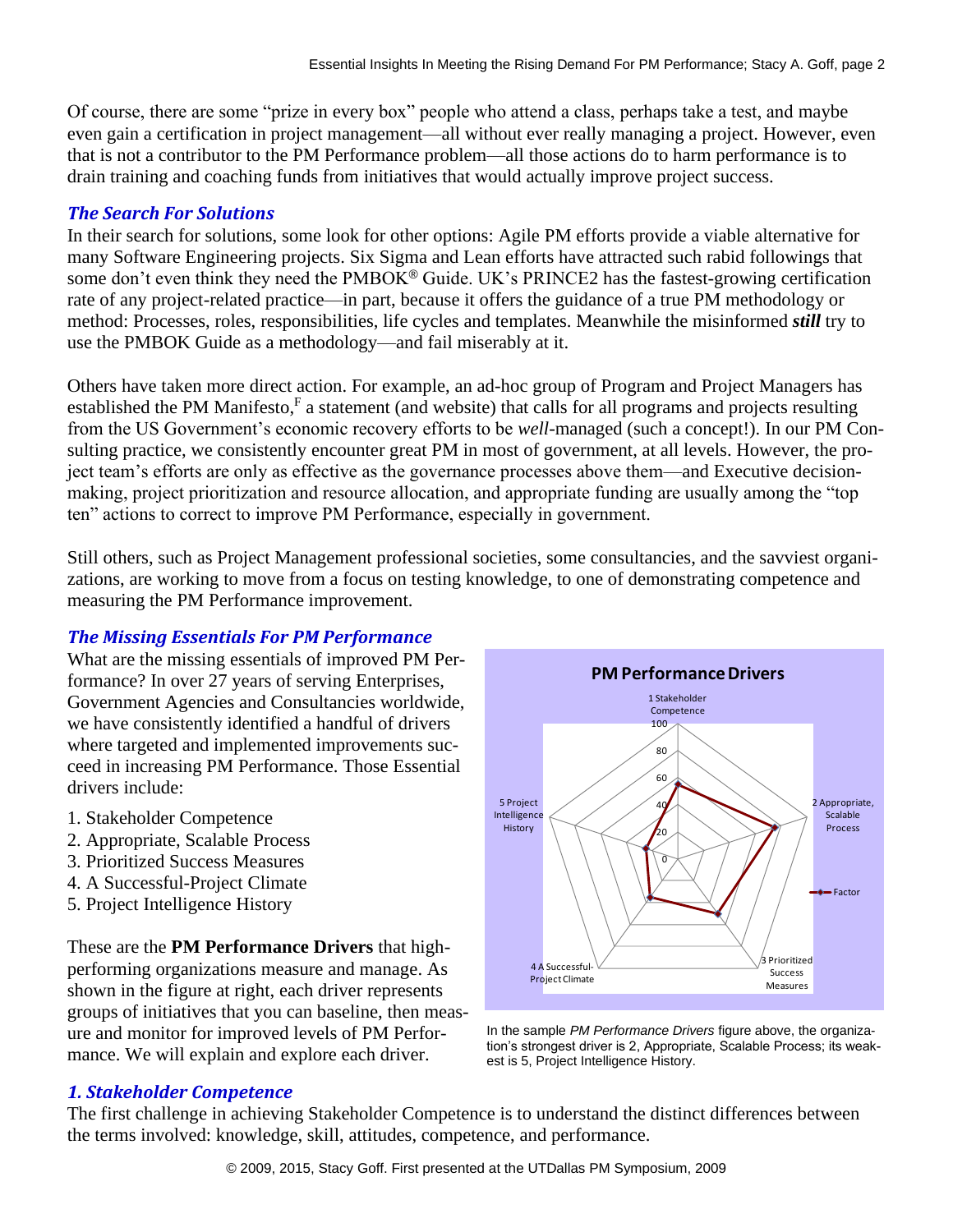All too many people use the terms interchangeably. How does one achieve PM Competence? Can you *teach* it? And if not, how does one acquire it? We assert that PM Competence Development is an *intentional and planned progression*; we discussed the progression at the 2006 Shanghai IPMA Congress in our paper, *Distinguishing PM Competence in Training and Development, Organizational Assessment and Certification.* G

Starting from the base of our *Competence Development Ladder* at right, one must, *in sequence and for each performance-affecting criteria*, attain needed Project Management Knowledge, Skills, Attitudes & Behavioral Attributes, and Competence. Assuming the learner receives needed support, opportunity, coaching and recognition, then **PM Performance** is the outcome. The base of our Competence Development Ladder uses

Competence Development Ladder

the classic Learning and development ASK model: Attitudes, Skills and Knowledge. Familiar to many as a categorization of learning objectives and foundation for Instructional Design, one begins with Knowledge, *applies it* to develop Skill, and then *receives rewards* and recognition to reinforce the behavior (reinforcing Attitudes). Then, to "top off" our Development Ladder, we add the Competence C to the classic ASK model.

#### **The Role of Training in PM Performance**

Given an understanding of the progression to Competence and beyond, how does PM Training relate to PM Performance? We address that topic at length in another article, *Closing the Gap Between PM Training and*  PM Performance<sup>H</sup>. Here are some of the key points from that article:

- Project failures have *increased* over the last 20 years, despite hundreds of millions of \$USD spent in PMrelated training. An outcome: Executives are losing faith in Project Management.
- We make a distinction between PM training, an input; PM Learning, a process, and PM Performance—the desired result, or output.
- Some PM training focuses on methodologies or tools. Some focuses just on certification. But to improve PM Performance, real PM Learning must go far beyond *"how to take a test."*
- PM Learning can help build a consistent foundation, vocabulary, and understanding of "commonly accepted practices, most of the time." The best Learning builds the foundation for PM Competence.
- And a shocking revelation for some: The best foundation for PM Learning that improves PM Performance is a *Performance-Competence Baseline*, rather than a Knowledge guide.

Classroom training can be a great first step, but it is just a part of the learning that requires an environment that supports increasing skill, competence and achievement—and PM Performance.

#### **Which Stakeholders Need PM Competence?**

It is not just Project Managers who must be competent in his or her assigned roles. Each Stakeholder must demonstrate competence in all facets of their assigned roles. For example, A Resource Manager must prioritize initiatives and assign the right Talent for the high-priority projects. A Project Sponsor must maintain the vision and communication with the Executive Suite. And so on.

Some ask, "isn't this why we demand competent Project Managers?" The problem is, even an incredibly competent Project Manager cannot fully compensate for the project stakeholders who cannot competently perform all their required roles—your project is only as strong as its weakest links. Thus, Stakeholder Engagement requires the Risk Response action of finding From correcting your weakest links.<br>
and correcting your weakest links.<br>
and assign the right Talent for the high-priority projects. A Project Sponsor<br>
must maintain the vision and communication with the Executive Suite. A

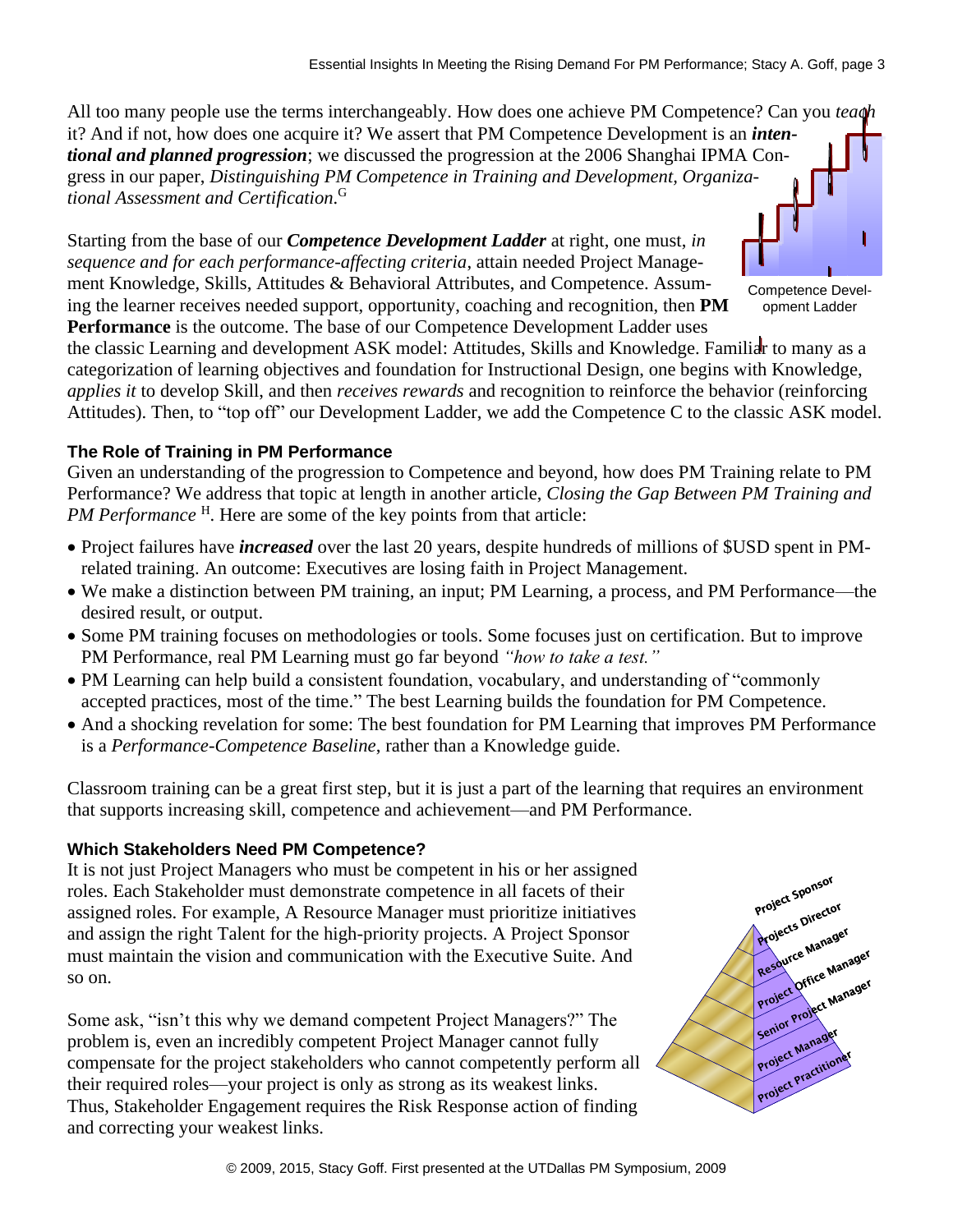#### **PM Competence Assessment and Development**

Stacy has used a PM CompModel process and tool for over 25 years to assess Stakeholder competence and to coach participants in their Competence Development Plans, resulting in reduced project risk, increased individual performances, and improved PM Performance. We use PM CompModel as a power tool for our own PM Performance Competence coaching, and we have made it available to IPMA, and its USA Member, IPMA-USA.

### *2. Appropriate, Scalable PM Processes*



As we have proclaimed for years of improving organizations' PM Processes, *One Size and Style Does Not Fit All*. You need unique methods for each scale and type of project in multiple dimensions. We use the *Fourple Factor* to assess methods

scaling. How does it work? For example, the method that is perfect for a 1000-hour project is *too weak* for a 4000-hour project, and *too heavy* for a 250-hour project.

Your methods scalability must operate within that *Fourple Factor* range. Still, even if an organization has a dozen different PM methods for projects in different application areas or size, they must all "roll up" current status to common gates or milestones, so Executives and Managers have piercing transparency into initiative status.



Many organizations, even those with extremely effective processes or methods for their other projects, fail to plan and track *Small Projects* with appropriate intensity. Most cannot even agree what constitutes a Small Project. Ironic, isn't it, that your Small Projects can consume up to half (or more) of your project budget, yet you have no clue about their status, efficiency, or results? Even within Small Projects, we identify three different sizes, each requiring a different level of rigor.

Within each Scalable Process, consider other factors such as the level of documentation and review rigor you require. We see some organizations whose methods are *far too document-driven or document-heavy;* the Agile outbreak is one outcome of this excessive rigor. And, we see some organizations that spend too much time with many dozens of internal groups reviewing results; the outcome: reviewing the work takes longer than doing it right in the first place. Consistently throughout our consulting, we *always* find room for significant improvement in all organizations' *Appropriate, Scalable Processes*.

Do you think your PM Processes are already good enough? Our article, *What Is A PM Methodology? A*  Search for Efficiency, Consistency, and Performance,<sup>I</sup> identifies our requirements for a truly efficient, consistent, and performance-improving PM Methodology. As a teaser, here is a quote from the article: "*The PMBOK Guide is not a PM Methodology… Unfortunately, many people still try to use it as one."* We also published a *PM Methods Improvement Plan,* J used by medium and large organizations to improve their PM Performance effectiveness. This plan is a methodology for managing a PM Performance improvement project. Among its tips is the *right sequence* of improvement actions:

- 1. Establish enabling Policies for improved PM Performance.
- 2. Clearly identify Project Roles and Responsibilities.
- 3. Establish scalable and appropriate Processes for Portfolios, Programs and Projects
- 4. Select, support and institutionalize supporting Tools and Technologies

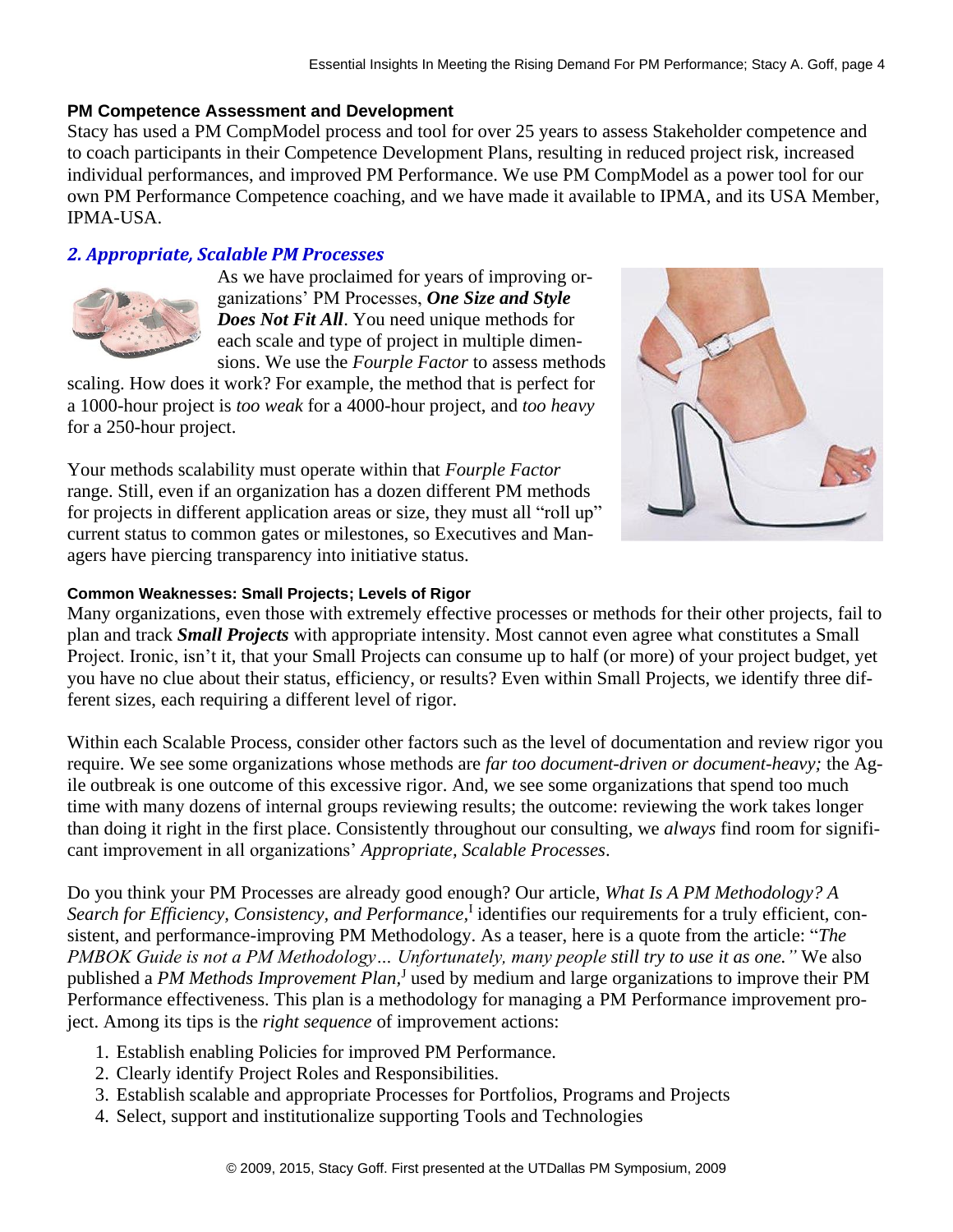The greatest PM Methods Improvements come from appropriate implementation of these actions *in the listed sequence*. The least successful approaches start at the end, and work backwards, sometimes entirely missing key actions, such as identifying clear roles and responsibilities or enabling policies. In project after project we consistently achieve the greatest gains in PM Performance Improvement by assuring that actions 1 and 2 above are in place before tackling actions 3 and 4.

If, after reviewing this section you are certain that your PM Methods are "up to spec," *good for you*! If you are correct, you are in the top five percentile of the Project-Oriented Enterprises we've worked with!

### *3. Prioritized Success Measures*

Most organizations can also improve the ways they measure success. We have long disdained the simplistic "triple constraint", instead preferring to understand and manage *all* the project Success Measures. We begin with our **Project Vital Signs** (at right), that we have used for over 30 years (long before PMBOK Guide).

We explore the problems with trying to manage projects using primarily



the trailing indicators of Time and Cost in another article, *Project Levers and Gauges. <sup>K</sup>* Projects are more successful, and PM Performance is greater, for those who **manage all the leading indicators**, while monitoring the trailing ones. We begin projects with identification and prioritization of the *top three Vital Signs;* then we manage the project to optimize them, from start to end, and through to Benefits Realization. The idea is this: You goal-seek to achieve the top-priority Vital Signs, while using the lower-priority Vital Signs as your areas of flexibility. For example, if the right Time (duration) at the right Cost are the most important success factors, then the areas of flexibility should include unlimited access to Talent and flexibility with Scope reduction. Thus the *most-competent Project Managers do not suffer constraints—instead, they look for their areas of greatest flexibility*. Talent<br>
and Cost in another article, *Project Levers and Gauges.*<sup>*K*</sup> Projects are more<br>
ing reads the care, for those who **manage all the leading indications**, while moni-<br>
agin projects with identification and prioritiz



Of course, this assumes that you base even trailing indicators such as Time and Cost on a viable PM Plan. This is as opposed to establishing them as constraints before you assign the Project Manager, and before you even know the Requirements.

When monitoring progress, we add a Vital Super-sign: Benefit/Cost or Cost-Benefit Ratio. Then we take project snapshots at each Gate (or Milestone) or major change to see where the project Vital Signs went wide of the mark. When the prioritized Vital Signs reflect the ultimate measures of project success, we can use them from startup to benefit realization—and beyond. All that remains for us is to decide what factors contribute to each measurement area—because they are multi-variable in their derivation.

All projects have success measures beyond the Vital Signs. Yet many are just factors or combinations of our six. Stakeholder satisfaction, for example, is just one measure of Quality. Meeting Regulatory Requirements, an increasingly popular Success Measure over the last 20 years, can usually be expressed as combinations of Vital Signs: The right Scope, at the right level of information Quality, delivered to the right Regulatory Agency by the due date (Time).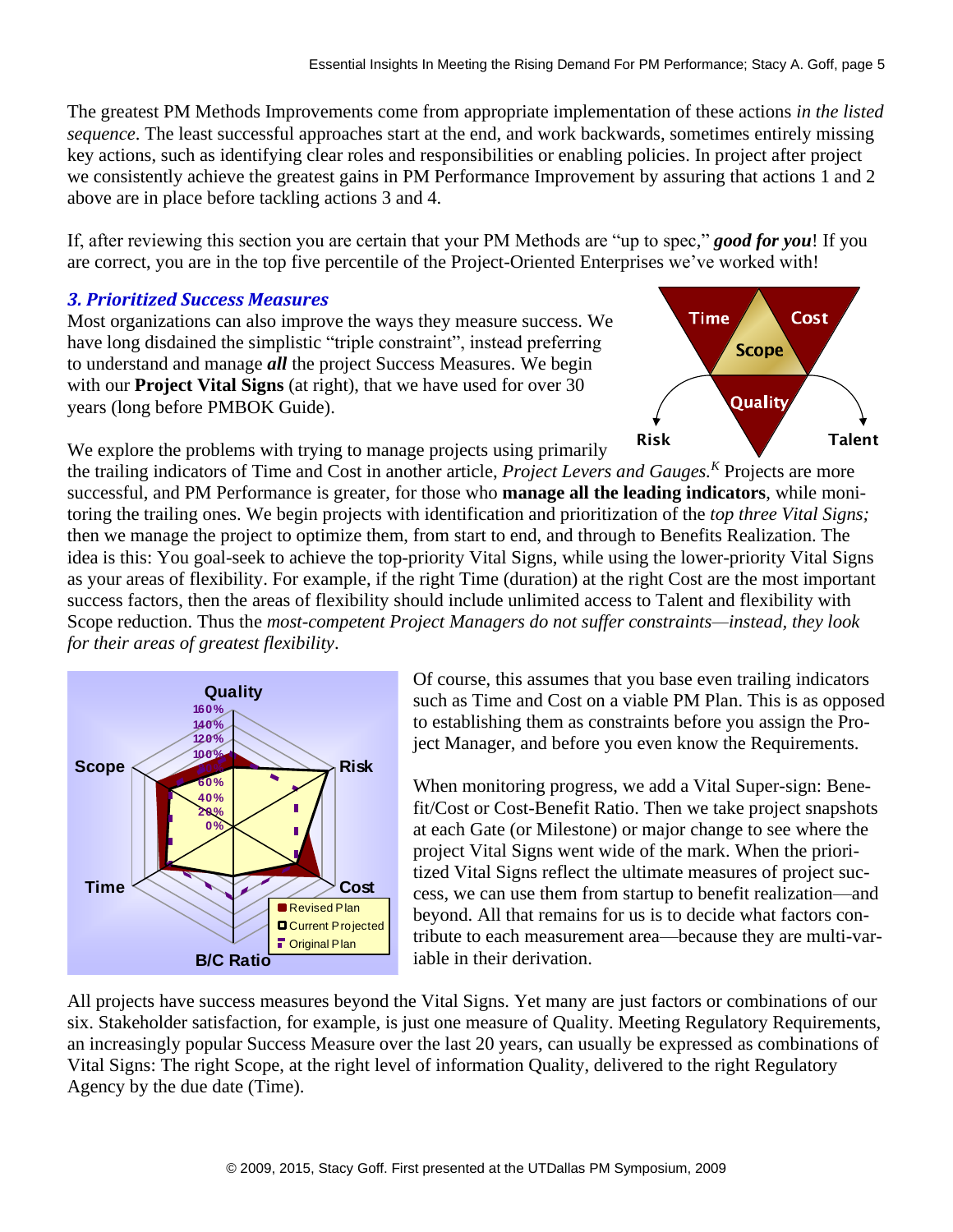The point of the *Prioritized Success Measures* PM Performance Driver is this: Establish the Success Measures early; frequently evaluate whether you are meeting them, while also assuring that they are still the most relevant measures of success, rather than just the easiest to measure. Record, report and act upon actions that reduce your chances of success. And most of all, be sure to follow-through, both at project closure and beyond, to evaluate how you did against them all. If you cited and affirmed a target for Benefit Realization throughout the project, make sure your project Sponsor demonstrates those benefits to organization Executives at the end of the Benefit Realization period. Otherwise, you are not demonstrating the level of PM Performance we believe is essential—and that your Executives expect.

### *4. A Successful-Project Climate*

Our last two essentials we cover briefly, offering you only enough insights to help decide if you could improve PM Performance in these areas. Each is the subject many other publications; you can pursue them independently of this paper.

If you worked in a Successful Project Climate, what would be the distinguishing attributes? How might projects operate differently than in an organization that does not boast a Successful Project Climate?

Perhaps what comes to mind is a "land of milk and honey," where timelines are flexible, budgets are lush, talented resources are readily and easily available, internal and external customers are engaged and excited, and decisionmakers are swift, savvy and supportive. If so, this either proves that you are not an Economist (they believe in scarcity) or you work in a Successful Project Climate. Or both.



Many ongoing efforts by many parties continue to attempt to describe and hone the attributes of the Successful Project Climate, such as the many PM Capability Maturity Models (hundreds at last count!) and **PM Performance Assessment Models,** offered by some consultants (e.g.: William Duncan, primary author of the 1996 PMBOK Guide) and by some PM societies. Our advice: Pick one model you are comfortable and familiar with, and use it to see where and how you can improve. However, don't just add more processes. We have seen far too many efforts that just added more PM process on top of poor processes, without measuring and improving the ultimate output, PM Performance.

# *5. Project Intelligence History*

Many project teams collect and report mostly data. The most competent teams also collect and communicate information, consistently adding to their powers of persuasion and getting more of what they need as a result. Applying the Success Measures demands not just data, but actionable information. So, in addition to reams of data and statistics, give us information. For example, Time and Cost often tells, in hindsight, how late and over-budget we are. Instead, tell us three actions we can take to keep from exceeding timelines and budgets. Intuitively obvious? Yes. Consistently done? No, in part, because sometimes even the Project Manager does not know until too late. Thus the need for increased project intelligence.

In *Risk Management: Key to Project Intelligence*,<sup>L</sup> we assert that estimate assumptions, risks, issues, failures and lessons learned are all exactly the same Project Management Intelligence (or actionable information) *at different points in time*. They all offer Executives and Managers opportunity—either to save this project, or the next one. Yet most organizations repeat the same handful of lessons in every project; showing they either have no intelligence—or they only record the lessons, rather than *learning* them.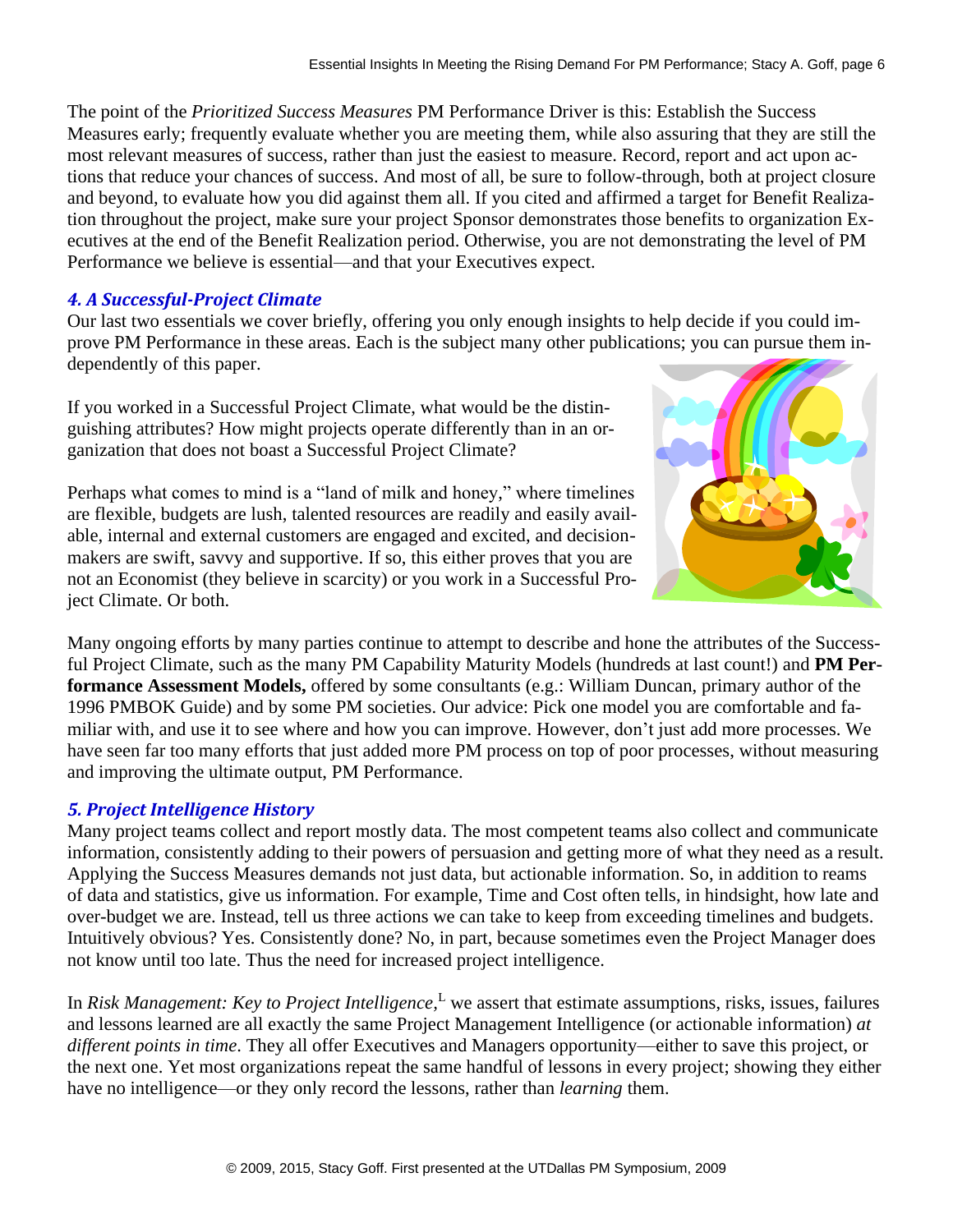#### *Nations and Professional Societies Contribute to PM Performance*

Activities by Nations and Professional Societies add to the efforts of Enterprises, Government Agencies, and Consultancies to improve PM Performance. Clearly, offerings such as PM Certifications must contribute to some extent, as PMI has now certified over 300,000 people in their knowledge about project management. The activities in this section go far beyond knowledge to improve PM Performance.

#### **ANZ, South Africa and PM Performance Competence**

In little-heralded actions in the 1990s, legislatures in Australia, New Zealand and South Africa mandated minimum performance qualifications and assessments for all professions—including Project Managers. Efforts focused on the outputs or results, not on the inputs or processes other assessments review. A lengthy process, the results were the precursor to today's emerging Performance-Competence Assessments and Certifications for Program and Project Managers.

#### **IPMA's Multi-Level Certification**

IPMA, International Project Management Association (the World's first PM Society; its original name was Internet) developed during the 1990s their 4-L-C, Four-Level Competence-Based Certification system. It differs from other PM certifications in two key ways.

- Assesses experience and competence, in addition to examining pm knowledge.
- Assesses competence and results in specific roles of Project Manager, Senior Project Manager, Program Manager, and Projects Director, in addition to a knowledge-based PM Practitioner role.

IPMA continues to strengthen the 4-L-C program in 60+ countries around the World. In the US, IPMA-USA offers the IPMA program.

#### **GAPPS, an International Standard for PM Performance Competence**

GAPPS, the Global Alliance for Project Performance Standards, is an outgrowth of ANZ and South Africa initiatives mentioned above. Consisting of Societies, Nations, Consultancies and Enterprises, it offers a universal standard for Performance-Competence Assessment of a range of Program and Project Manager roles. IPMA-USA uses GAPPS Performance Assessment criteria within their IPMA 4-L-C certification program. GAPPS does not compete with professional association programs, instead providing a standard for Worldwide consistency and comparison of Performance-Competence-based PM Assessment programs.

#### **PMI's PgMP® , a Performance Competence Certification**

In 2006, PMI completed its Program Management Standard, and introduced PgMP, a Program Management Certification. This is a Performance-Competence Certification, not just a knowledge-based exam cert. The new Release 2.0 appears to be relevant to a wider range of Program Manager roles. It does use peer assessors in a 360° evaluation, rather than professional assessors. Still, it gets PMI "into the game" in Performance-Competence PM Certification.

#### **PMCDF 2.0, PMI's PM Performance Foundation?**

Version 2 of the PMCDF<sup>M</sup> introduced the foundation for a potentially stellar PMP upgrade. It contains approximately 200 Performance-Competence Criteria, in the Technical and Personal Elements needed for PMPs to graduate to Performance-Competence. This is a **true and needed Baseline for improved** *PM Performance-Competence* (cited as needed on page 3). Whether PMI will use it that way or not is conjecture, but it would be a very smart idea. PMCDF is also a useful reference for any PMP who wishes to improve his or her own PM Performance.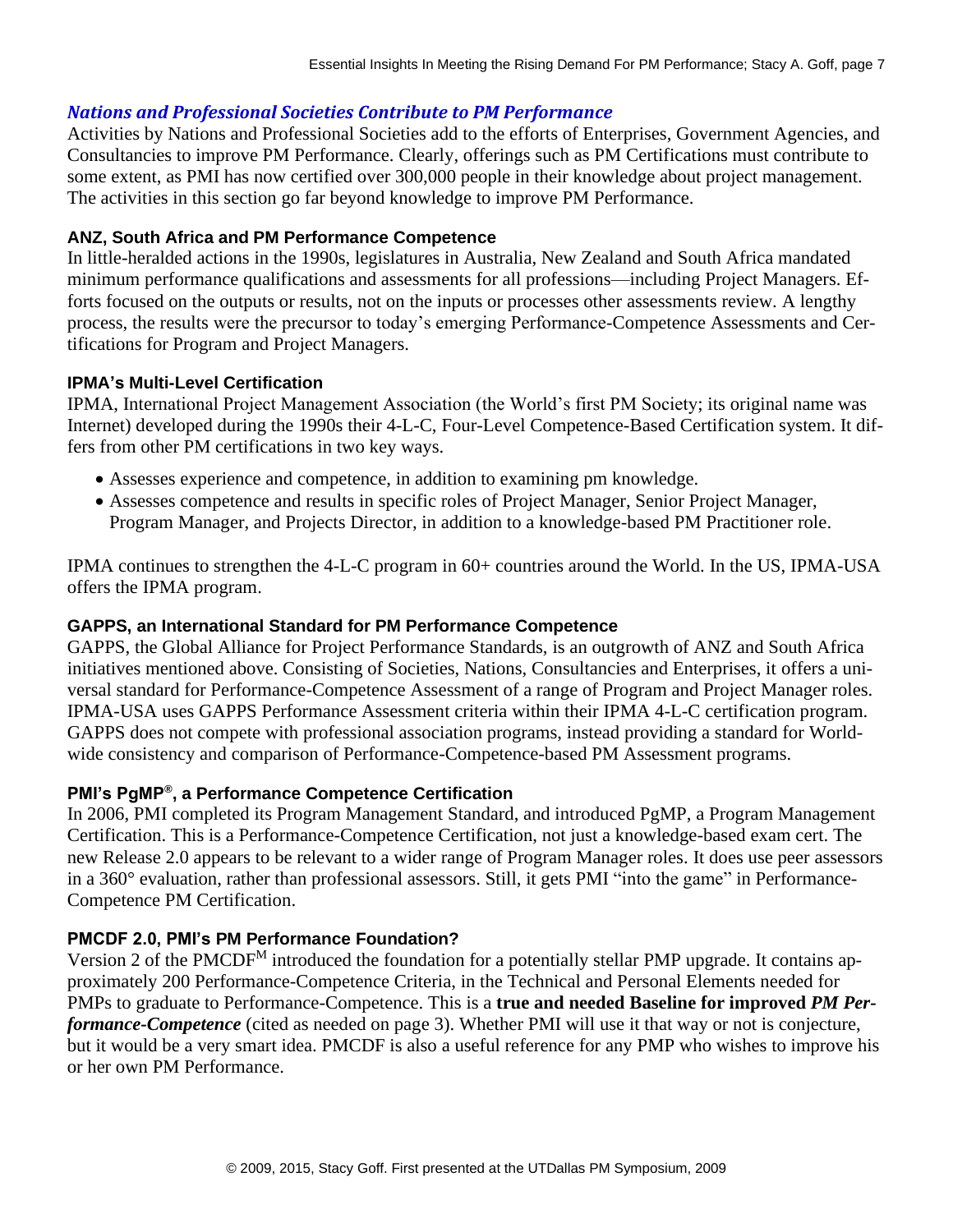#### *The Future For PM Performance*

It is important for every organization and for every Program and Project Manager to identify your own **Essential Drivers for Improved PM Performance**. In this paper, we have listed some of the essentials we use. In our accompanying presentation, we share case histories of organizations that have used these Essentials, and have demonstrated their desired performance improvement results. And one of those case histories shows the essence of PM Performance Improvement: *It is a moving target.* On the day we measured a 10x Performance Improvement in an already market-leading firm, that organization's Managers sat down to identify the essential steps *for their next* 10x PM Performance Improvement. "Tis easy, **when you are competent,** *as a pm!*

# *About the Author*



**STACY A. GOFF,** *the PM Performance Coach*, has coached and inspired tens of thousands of project and program managers, and hundreds of organizations, on five continents, for over forty years. A Project Management practitioner since 1970 and consultant since 1982, he has also been a strong contributor to professional organizations such as IPMA<sup>®</sup> and PMI<sup>®</sup> since 1983.

He is a co-founder and past-president of IPMA-USA, and 2011-2014 Vice President of Marketing & Events for IPMA, the International Project Management Association. In September, 2015, he was named an IPMA Honorary Fellow.

Goff's interest in project competence and performance began with establishing a PM Competency Center for a nuclear power plant in the early 1980s. It continued with international engagements during the 1980s and 90s as he helped organizations assess and improve their project and program performance. Today, he coaches, speaks and performs keynote speeches at major project-related events. And, he continues to pursue his interest in individual, project team, organization,

and national and international PM performance.

Mr. Goff brings a results-oriented approach to Project Management coaching, consulting, and training. His insight for the needed PM Competences, and his delivery of effective training translate to improved project performance. In his working life, he combines his Project experience with sensitivity for the interpersonal skills areas—the human aspects of projects.

In his papers, presentations, workshops or in consulting, he combines his project experience with strategic linkage for all projects and programs. His insights and experience have provided competitive advantage for his clients for over 40 years. His business result: measurably increased **PM Performance.** 

Contact Stacy at +1.719.488.3850, email: Stacy.Goff@gmail.com. His website is https://StacyGoff.com